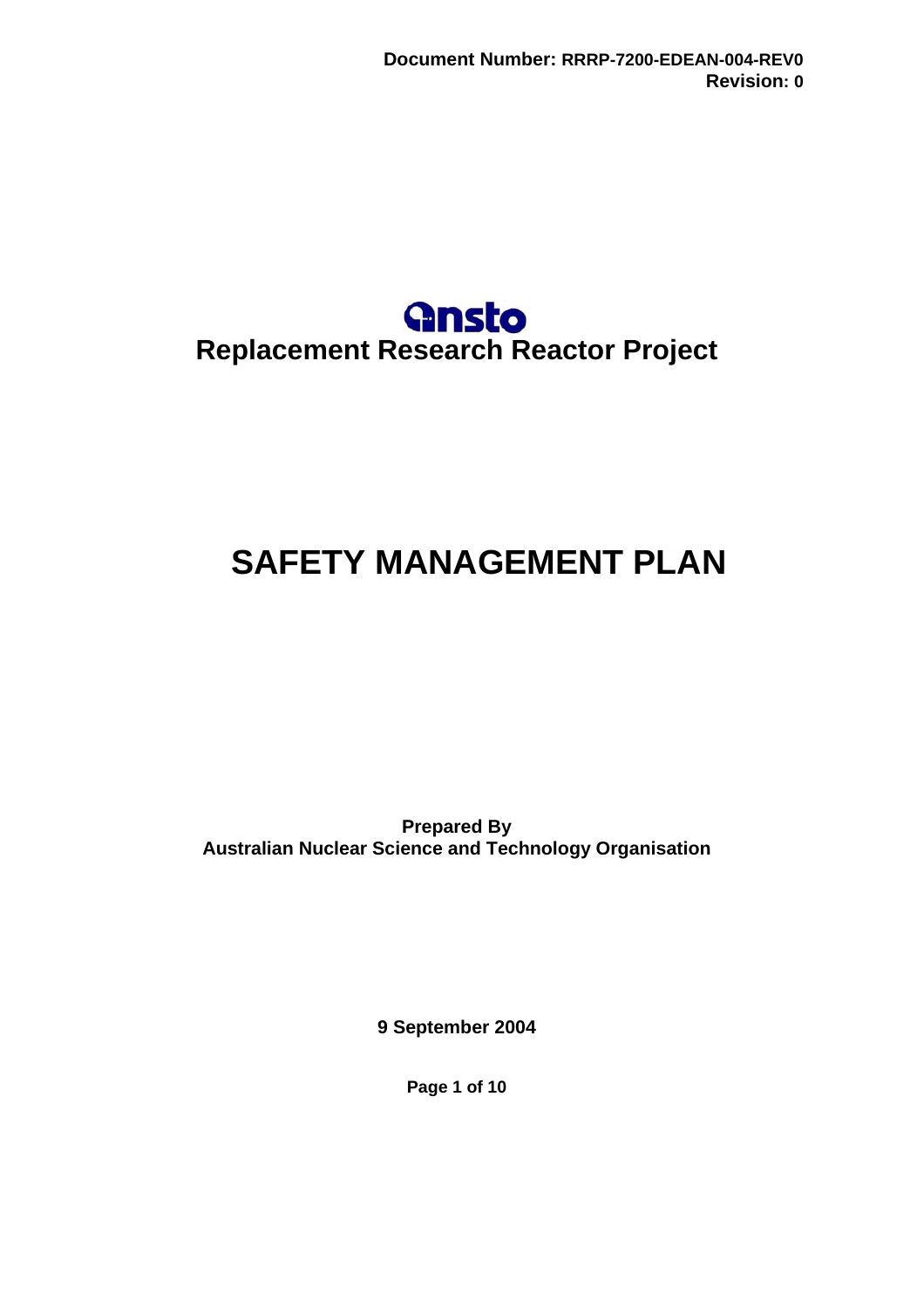|                         | <b>ANSTO</b>                                                               | Document N°: RRRP-7200-EDEAN-004-REV0<br>Revision: 0 |                                      |            |
|-------------------------|----------------------------------------------------------------------------|------------------------------------------------------|--------------------------------------|------------|
|                         | <b>Replacement Reactor Project</b>                                         | Document Title: Safety Management Plan               |                                      |            |
| <b>REVISION SHEET</b>   |                                                                            | Ref No:                                              |                                      |            |
|                         |                                                                            |                                                      | Print name, date and sign or initial |            |
| Revision<br>Letter      | <b>Description of Revision</b>                                             | Prepared                                             | Checked/<br>Reviewed                 | Approved   |
| $\mathbf 0$             | Original issue to ARPANSA                                                  | <b>CM</b>                                            | <b>KJH</b>                           | <b>GDW</b> |
| Notes:<br>$\mathbf 1$ . | Revision must be verified in accordance with the Quality Plan for the job. |                                                      |                                      |            |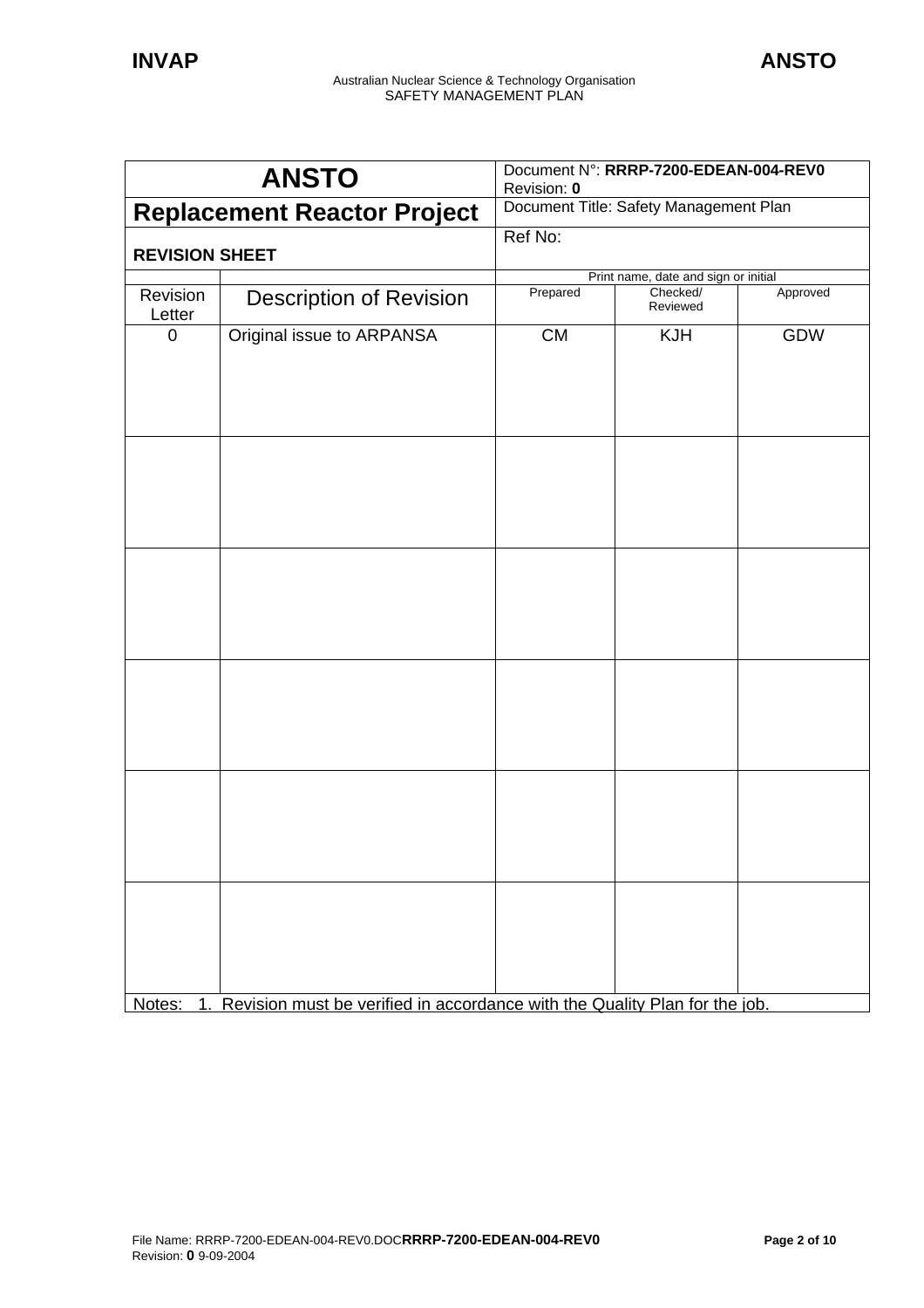## **TABLE OF CONTENTS**

| $\overline{2}$ |     |  |
|----------------|-----|--|
| 3              |     |  |
|                |     |  |
| 4.1            |     |  |
| 4.2            |     |  |
| 4.3            |     |  |
| 5              |     |  |
| 5.1            |     |  |
| 5.2            |     |  |
| 5.3            |     |  |
| 5.4            |     |  |
| 5.5            |     |  |
| 5.6            |     |  |
| 5.7            |     |  |
| 5.8            |     |  |
| 5.9            | .10 |  |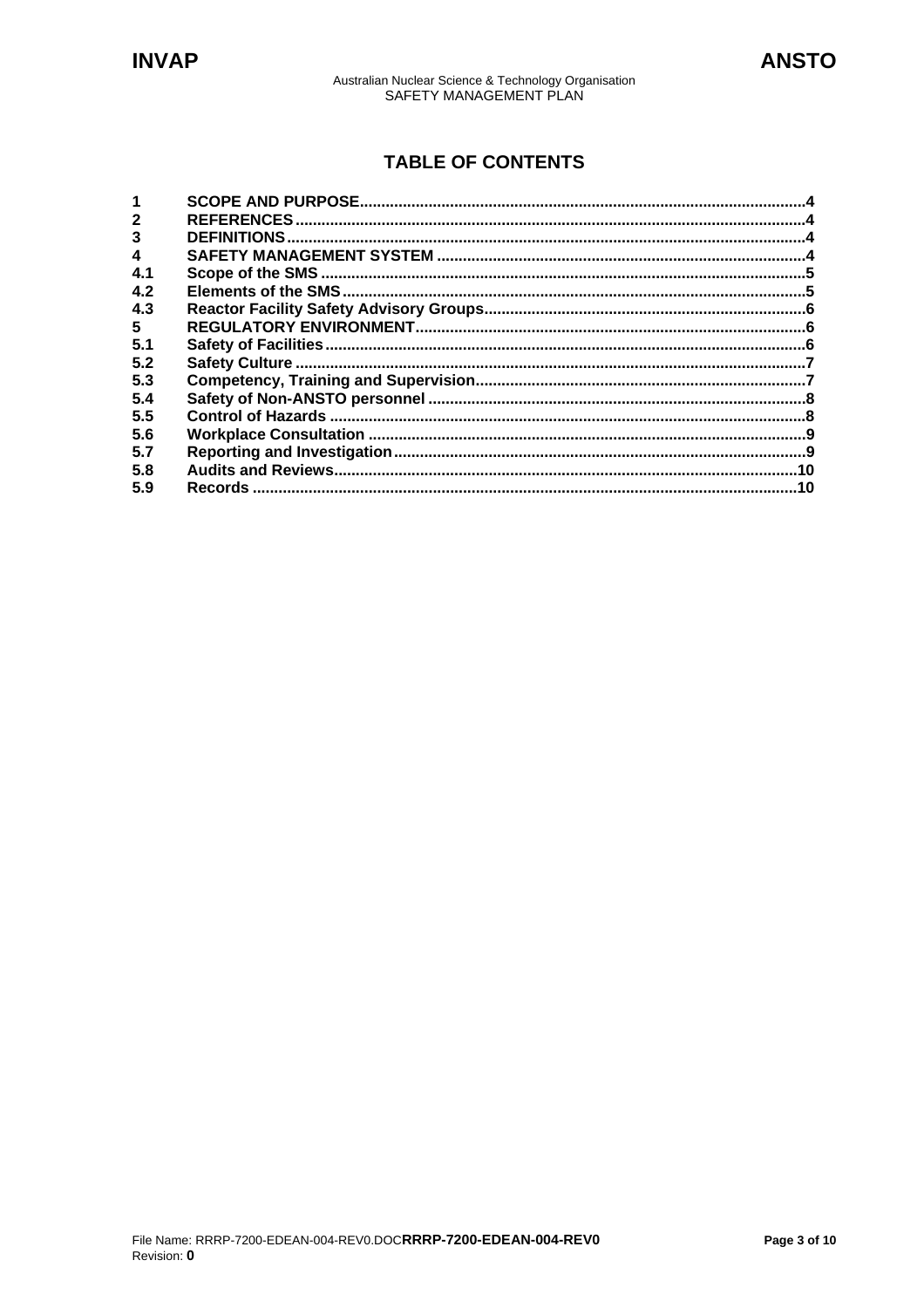## <span id="page-3-0"></span>**1 SCOPE AND PURPOSE**

This plan outlines the safety management system, including responsibilities, policies and procedures, that is in place to assure operations of the Reactor Facility are safe and respect regulatory requirements.

## **2 REFERENCES**

- 1. RRR Safety Analysis Report
- 2. Regulatory Guideline on Review of Plans and Arrangements, ARPANSA, RB-STD-15-03, Version 0, August 2003
- 3. APOL 2.1 "ANSTO Health, Safety and Environment Policy"
- 4. APOL 2.1 D 01 "Delegations for Safety Management"
- 5. ANSTO Safety Directive series
- 6. ARPANSA Licence Conditions Handbook (RB-STD-26-01), Part 4, Section 4.1.1 "Standard Licence Conditions to Operate a Controlled Facility"
- 7. Occupational Health & Safety (Commonwealth Employment) Act 1991
- 8. NSW Occupational Health & Safety Act 1983

## **3 DEFINITIONS**

The following definitions have been used in this plan.

| The reactor facility; or the<br>Replacement Research<br>Reactor (RRR) | The reactor facility means the multipurpose research reactor that will<br>replace HIFAR, and its associated buildings, physical plant, structures,<br>components and systems including software and, where relevant, any<br>management systems necessary to achieve the design, construction<br>and operation of the facility. |
|-----------------------------------------------------------------------|--------------------------------------------------------------------------------------------------------------------------------------------------------------------------------------------------------------------------------------------------------------------------------------------------------------------------------|
| The site of the reactor facility                                      | An area of approximately four hectares situated at the western end of<br>the Lucas Heights Science and Technology Centre.                                                                                                                                                                                                      |
| The Lucas Heights Science<br>and Technology Centre<br>(LHSTC)         | An area of approximately 70 hectares, including a number of facilities<br>immediately outside the perimeter security fence, such as the Lucas<br>Heights Motel, canteen, Woods Centre, and other buildings in the<br>ANSTO Technology Park as shown on Figure 1.                                                               |

## **4 SAFETY MANAGEMENT SYSTEM**

RRR safety management arrangements are in accordance with the established ANSTO Safety Management System. The Safety Management System ensures that hazards are identified and the risk is managed so that all activities are conducted safely by providing a framework for:

- Minimising the likelihood of incidents or accidents;
- Managing nuclear safety, radiation protection and occupational health and safety; and
- Protecting human health and the environment.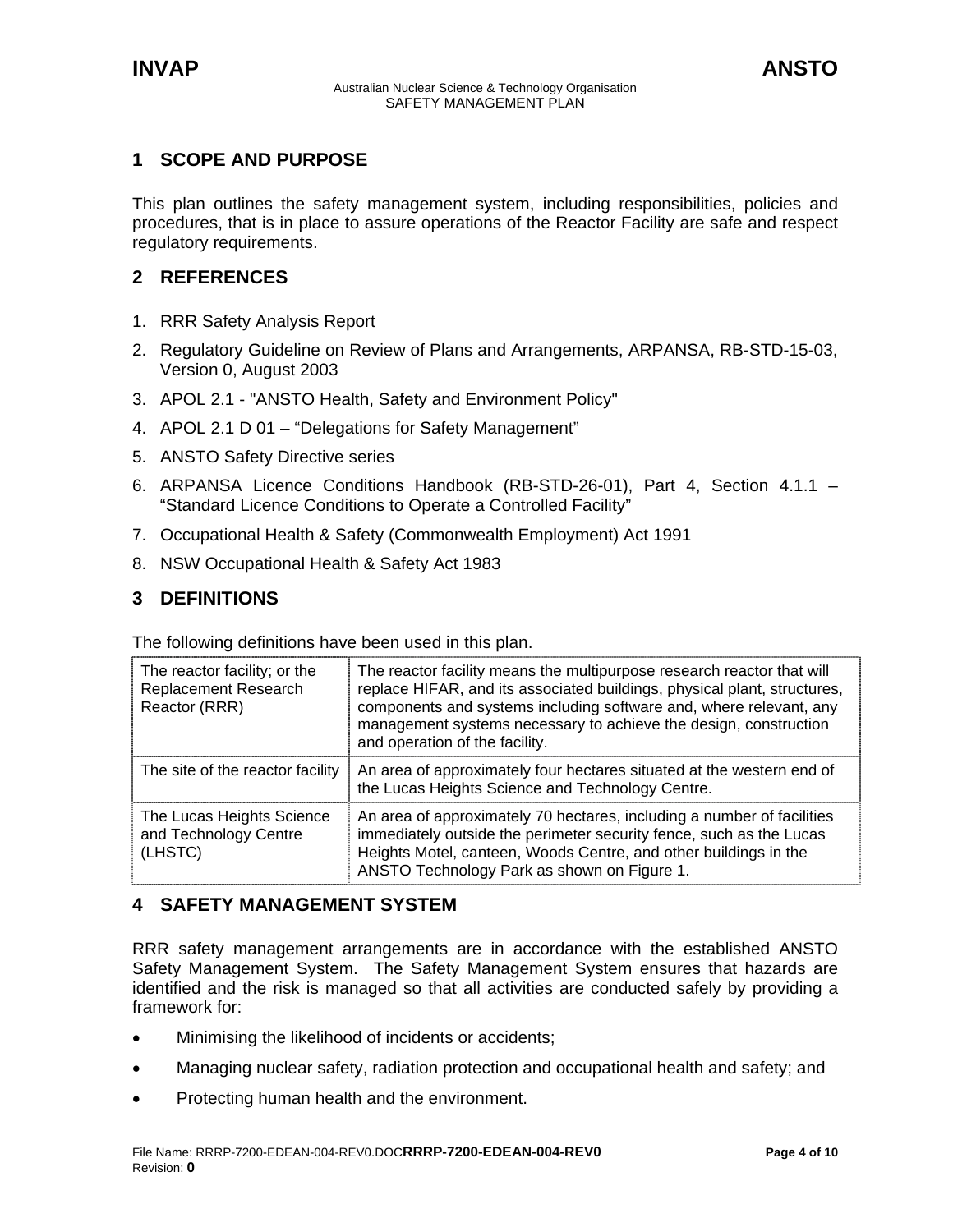<span id="page-4-0"></span>• Promotion of a positive safety culture

This regime gives assurance that all operations continue to be conducted safely and in manner that is consistent with regulatory commitments.

#### **4.1 SCOPE OF THE SMS**

In addition to regulatory requirements imposed under the ARPANS Act, conventional occupational health and safety of operations of the Reactor Facility are regulated by COMCARE. For potential hazards where no Commonwealth regulation exists, ANSTO has undertaken to comply with relevant State regulations. Such hazards include pressure vessel standards, fire safety, chemical safety, cooling tower standards and safety of lifting equipment.

ANSTO also complies with regulatory requirements for aqueous and airborne discharges from site.

#### **4.2 ELEMENTS OF THE SMS**

The main features of ANSTO's safety management system are

- The **ANSTO Health, Safety and Environment Policy** (APOL 2.1) which commits ANSTO to safe operation of facilities, and emphasises the priority given to safety. This policy is located on the intranet and is readily understood by staff. This policy is supported by Safety Directive 7.1 Statement of Occupational Health and Safety Policy which provides more details in the health and safety area.
- A series of safety directives which establish health and safety requirements for ANSTO operations. Safety Directives are issued by the Executive Director
- Clear, unambiguous lines of responsibility in safety matters. Safety Directive 1.1 Safety Management System Overview clearly spells out that responsibility for safety rests with the line management of the source, facility, laboratory, or office. The delegations attached to APOL 2.1 explain the delegations in safety matters. Safety Directive 1.3 Safety Responsibilities of Area Supervisors explains the duties and responsibilities of Area Supervisors. Individual employees are responsible for undertaking their activities in a safe manner and are encouraged to take a pro-active approach to safety matters.
- A formal safety assessment and approval system as set out in Safety Directive 2.1. This describes the review process that takes place before operation of plant and the monitoring process that gives assurance that the plant is being operated safely. The system comprises:
	- o the ANSTO Health, Safety and Environment Committee (AHSEC) which oversees the safety issues and reports directly to the Executive Director; This committee has two external members, one of whom chairs the Committee.
	- o the Safety Assessment Committee (SAC), which has an external member, is the internal body for assessing and approving all other activities; and
	- o the Environmental Monitoring Committee (EMC) which oversees the monitoring of all solid, liquid and airborne discharges and any operations with potential off-site effects. (See figure 1)
- A system for providing adequate induction and supervision of contractors as set out in Safety Directive 1.5.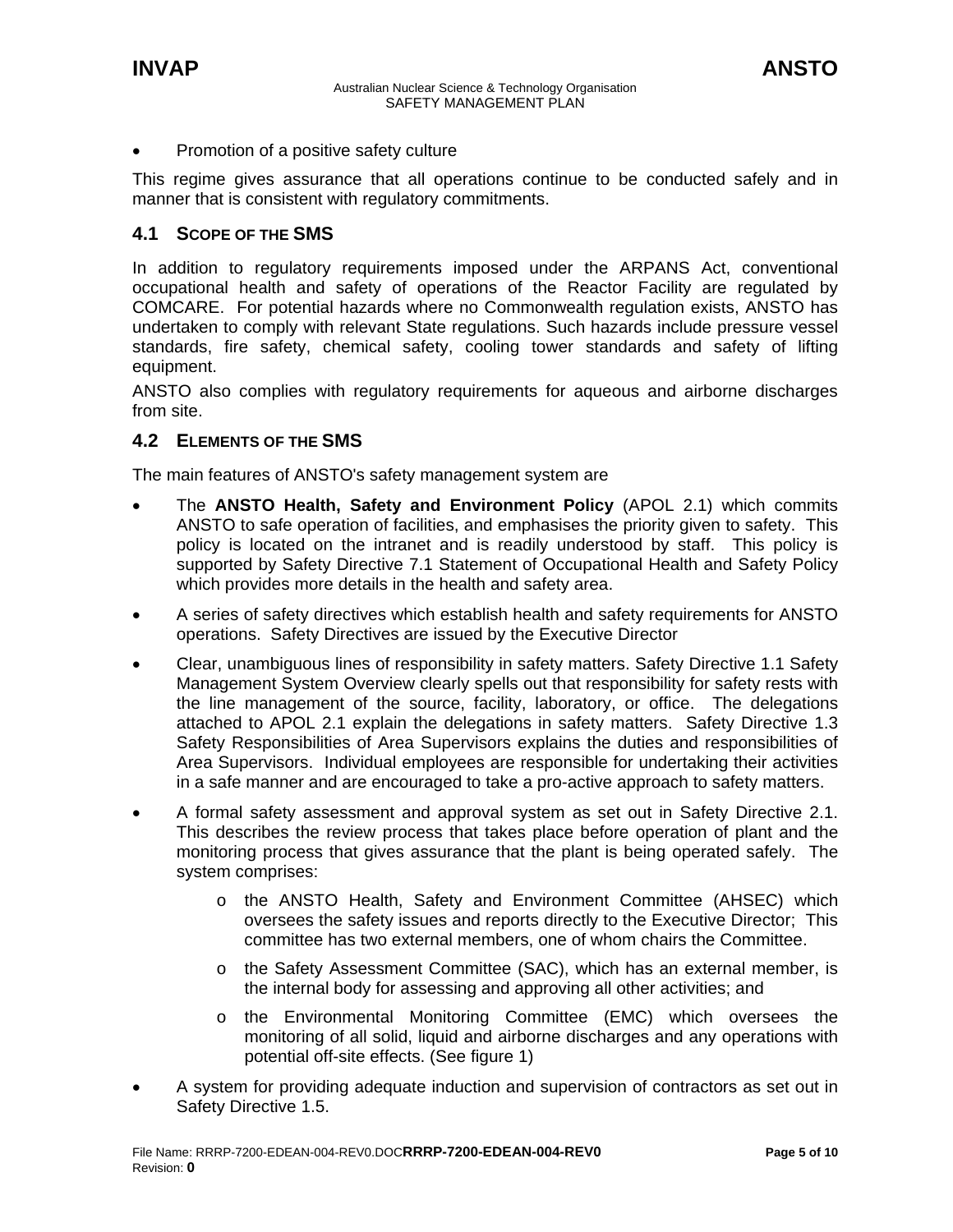<span id="page-5-0"></span>

- A system of permits for working in hazardous areas as set out in Safety Directive 7.11.
- A system for the control and categorisation of modifications as set out in Safety Directive 2.2.
- An incident reporting system that emphasises and facilitates learning from errors. ANSTO operates both an internal and an external incident reporting system, as described in Safety Directive 4.1. This provides a staged process of notification (depending on the severity of the incident) and requires that incidents are investigated, corrective actions implemented, and that lessons on technical and human factor aspects of the incident are learned from the incident.
- Specific controls for radiation protection (Safety Directive 5.1) and a policy of "*As low as reasonably achievable*" (Safety Directive 5.2).
- Specific controls for nuclear safety. Safety Directive 6.1 outlines the principles of Nuclear Safety whilst Safety Directive 6.2 sets out the requirements for criticality control.
- Specific requirements are in place for electrical equipment (SD 7.7), chemicals (SD 7.6), entry to, and work in, confined spaces (SD 7.10) *etc*. Specific approvals are required for pressure equipment (SD 7.13) and Lifting equipment (SD 7.8).
- All staff are required to attend a safety induction course.
- Specialised training in areas such as radiation protection, confined space entry, safety auditing is provided on an as required basis.

Safety performance is monitored through management review of incidents and key performance indicators for safety. In addition, safety is considered at each ANSTO management meeting.

#### **4.3 REACTOR FACILITY SAFETY ADVISORY GROUPS**

In addition to the committee structure noted above, two additional groups have roles in providing safety advice to the Manager of Reactor Operations and Reactor Manager:

- The Reactor Advisory Committee which provides advice on nuclear safety. Further details on the roles and responsibilities of this Committee are provided in Chapter 13 of the SAR.
- The Reactor Facility Radiation Safety Committee which advises on radiation protection matters. Further details on the roles and responsibilities of this Committee are provided in the Plan on Radiation Protection. (The Radiation Protection Adviser, who is a member of the Radiation Safety Committee, provides professional radiation protection advice and review of local radiation protection arrangements.)

#### **5 REGULATORY ENVIRONMENT**

#### **5.1 SAFETY OF FACILITIES**

The Reactor Facility has been designed to ensure compliance with a wide range of appropriate codes and standards, including IAEA recommendations, on the adoption of the system of safety categorisation of all items, provision of engineered safety features and a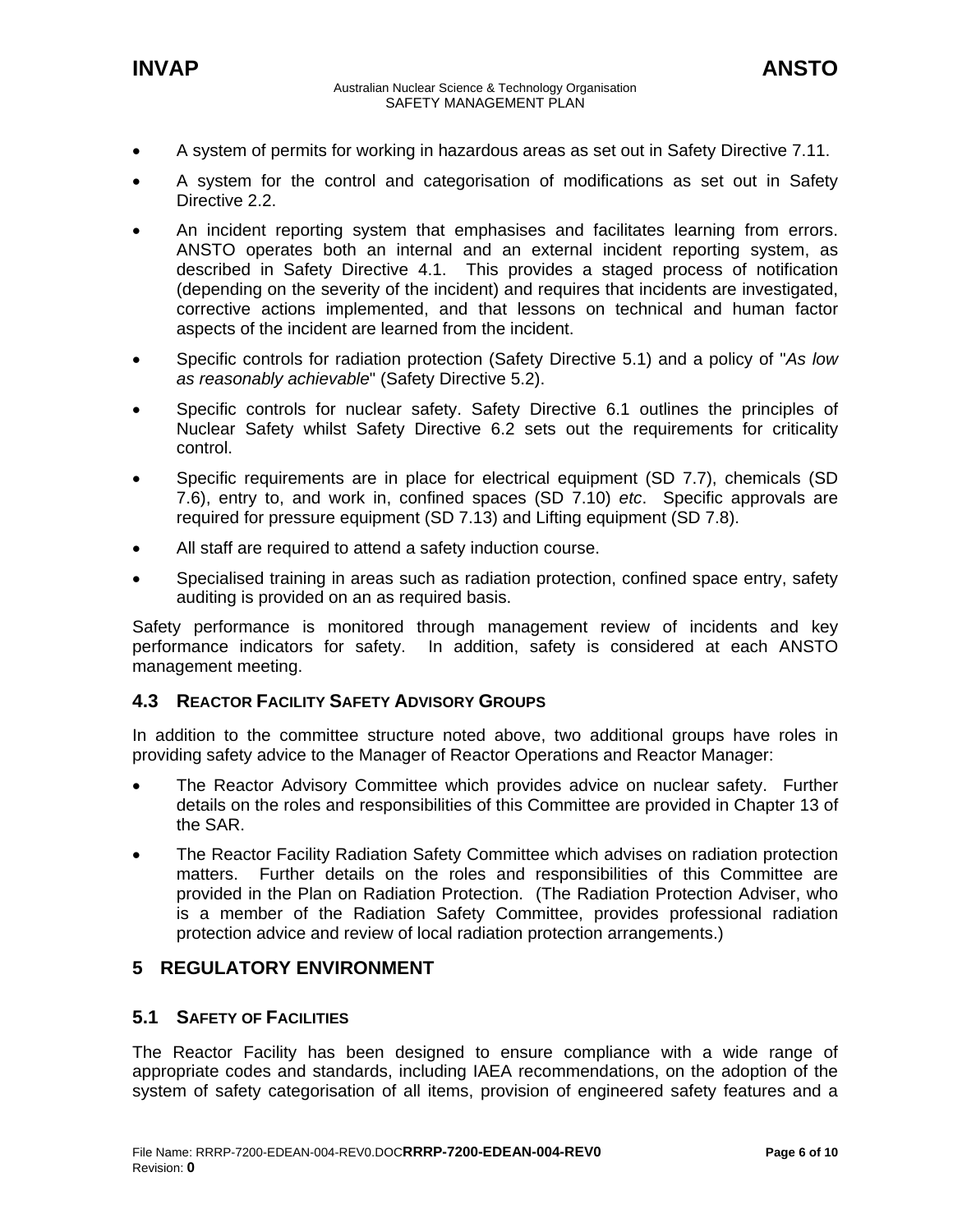<span id="page-6-0"></span>rigorous safety analysis demonstrating that the level of risk associated with operation of the facility meets recognised international standards. The Reactor Facility has been subjected to thorough inspection throughout construction and conformance with design is confirmed through the thorough review and commissioning process to ensure that the operation complies with the safety features detailed separately in the SAR.

## **5.2 SAFETY CULTURE**

Reactor Facility Management, through the safety management system encourages ongoing minimisation of safety risk and the implementation of appropriate safe behaviour. Activities at the Reactor Facility are undertaken under the guidance of the Reactor Facility management in accordance with the documented procedures as amended within the quality system. Personnel are trained and assessed for their specialist skills and, are encouraged to take responsibility for ownership of safety. Open communication and use of safety committees enable staff to report safety concerns and contribute to effective solutions. Human factors analysis and task analyses are an integral part of the safety management system.

Periodic safety culture surveys are used to identify opportunities for improvement and any emerging issues.

SD5.1: *Radiation Protection Principles* (SD5.1) commits ANSTO to enabling a positive safety culture that guides the attitudes and behaviour of all individuals in the realisation of the radiation protection objectives. To achieve this, ANSTO ensures sound management practices; good engineering and laboratory practices; attention to quality assurance, training and qualification of personnel; implementation of a comprehensive safety assessment, monitoring and review system; and feedback from lessons learned from experience and research.

## **5.3 COMPETENCY, TRAINING AND SUPERVISION**

Arrangements are in place for the training and retraining of all personnel involved with the Reactor Facility. Training and accreditation of operators is completed using a combination of theory and practical methods, including use of a simulator, prior to them assuming responsibility. A set of quality-managed procedures and instructions for all activities associated with the reactor facility are in place for all groups.

Effectiveness of training is assured by the shift supervisors and their managers together with the outcomes documented in the Non-conformance reporting systems within a no-blame culture. The ongoing monitoring and comprehensive documentation of outcomes, including the event response system, enables rapid identification of training needs and verification of training outcomes.

Specific safety competency is provided through training outlined in SD 7.3 *Safety Training policy.* This includes training provided by Safety & Radiation Science division that relates to specific requirements of legislation or to provide competency in dealing with specific hazards. All accredited persons are issued with documentation that confirms their achievement and are documented in the training database for future reference and to schedule retraining as required.

Changes to procedures, once receiving the necessary approvals, are communicated to staff supported by appropriate training where necessary, in accordance with the Reactor Facility Quality Management System. See also chapter 13 of the SAR.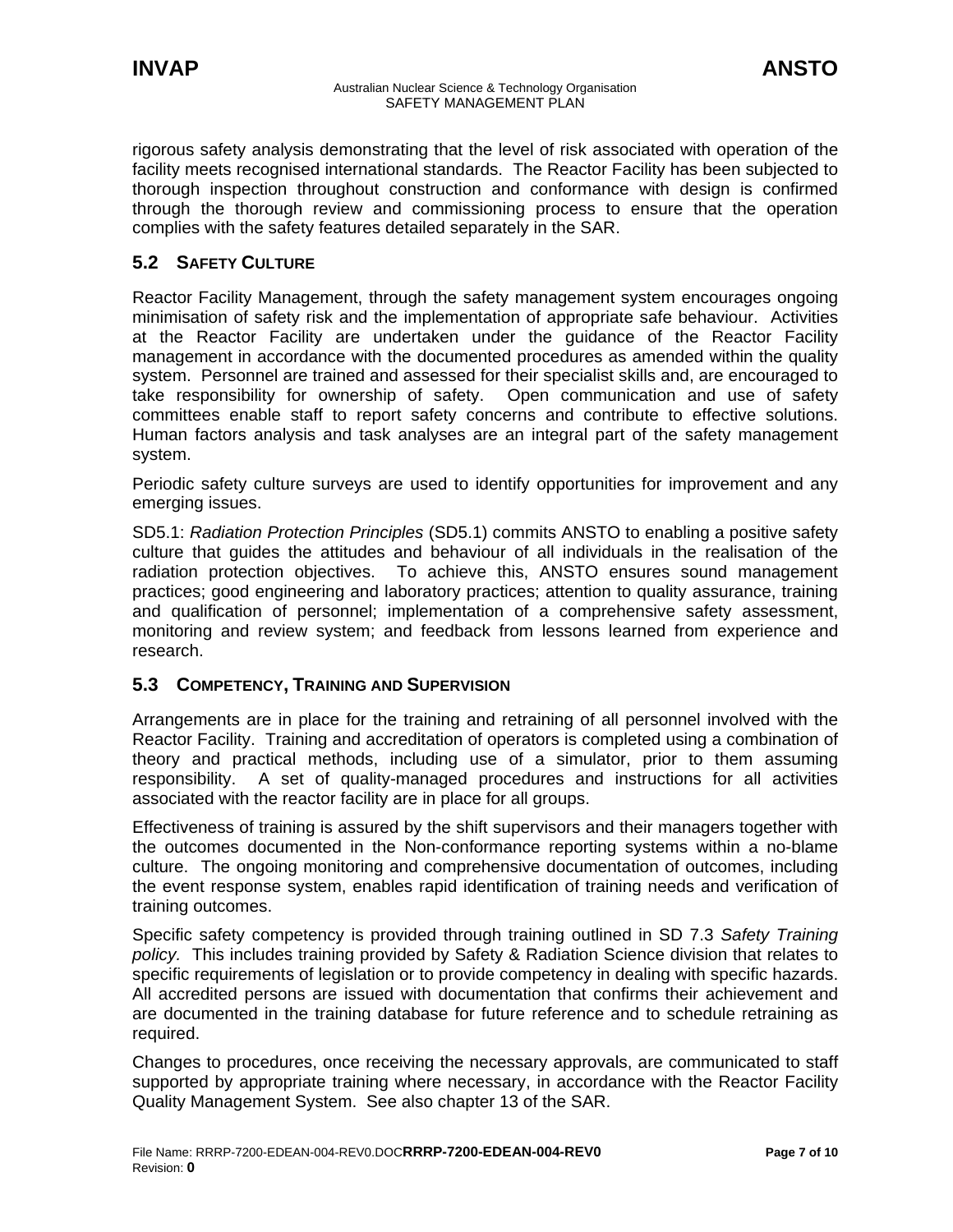## <span id="page-7-0"></span>**5.4 SAFETY OF NON-ANSTO PERSONNEL**

Arrangements are in place to ensure that all visitors to the Reactor Facility are informed of hazards and are under the supervision and escort of a Reactor Facility pass-holder at all times.

Non-ANSTO personnel entering the Reactor Facility to conduct work of any kind are required to undergo induction training in accordance with SD 1.2: *Safety Arrangements at LHSTC for Pass Holders.* Induction training includes assessment. These contractors are then supervised by the Contractor Supervisor in accordance with the LHSTC arrangements outlined in SD 1.5: *Supervising Contractors.* Contractor Supervisors are responsible for appropriate supervision commensurate with the Reactor Facility area and the type of LHSTC pass.

The criteria for the selection of contractors are based on past performance, accreditation to ISO-9001 and other relevant issues, as specified in the Reactor Facility Quality Management System.

The safety of visitors is assured by the safety culture initiatives within the Reactor Facility and signage at appropriate locations according to the potential hazard. Radiation dose monitors are issued to all Reactor Facility visitors in accordance with SD5.1. The responsibility of Area supervisors to ensure that all personnel are aware of hazards in the work place (SD 1.3) extends to non-ANSTO personnel.

#### **5.5 CONTROL OF HAZARDS**

Reactor Facility hazards for normal situations, such as operations, maintenance, tests and inspections, and abnormal situations are identified and categorised in accordance with safety directives SD2.1 SD2.2, as described above. Safety analyses are performed for all potentially hazardous activities in accordance with the safety management system outlined above. Identified risk are prevented or mitigated through use of:

- 1. Elimination: Remove the hazard.
- 2. Substitution or Modification: Replace with a lesser hazard, time delay.
- 3. Engineering: Ventilation, redundancy, shielding etc.
- 4. Isolation: Cordoning off an area, distance, guarding etc.
- 5. Administrative: Local procedures, housekeeping, training etc.
- 6. PPE: Overshoes, Safety glasses etc.

Specific controls for radiation protection at the Reactor Facility are in accordance with ANSTO policy outlined in SD 5.1*.* This directive outlines ANSTO commitment to the principle of Defence in Depth as a means of ensuring safe operation and minimisation of hazards. ANSTO incorporate in-depth defensive measures into the design and operating procedures of the Reactor Facility to compensate for potential failures in protection or safety measures. This includes use of multiple barriers to contain radiation and radioactive material, and redundancy and diversity in safety control and monitoring systems where necessary and as appropriate to the hazard.

Operations of the Reactor Facilities will be conducted in accordance with *ANSTO Policy on As Low As Reasonably Achievable* (SD5.2) .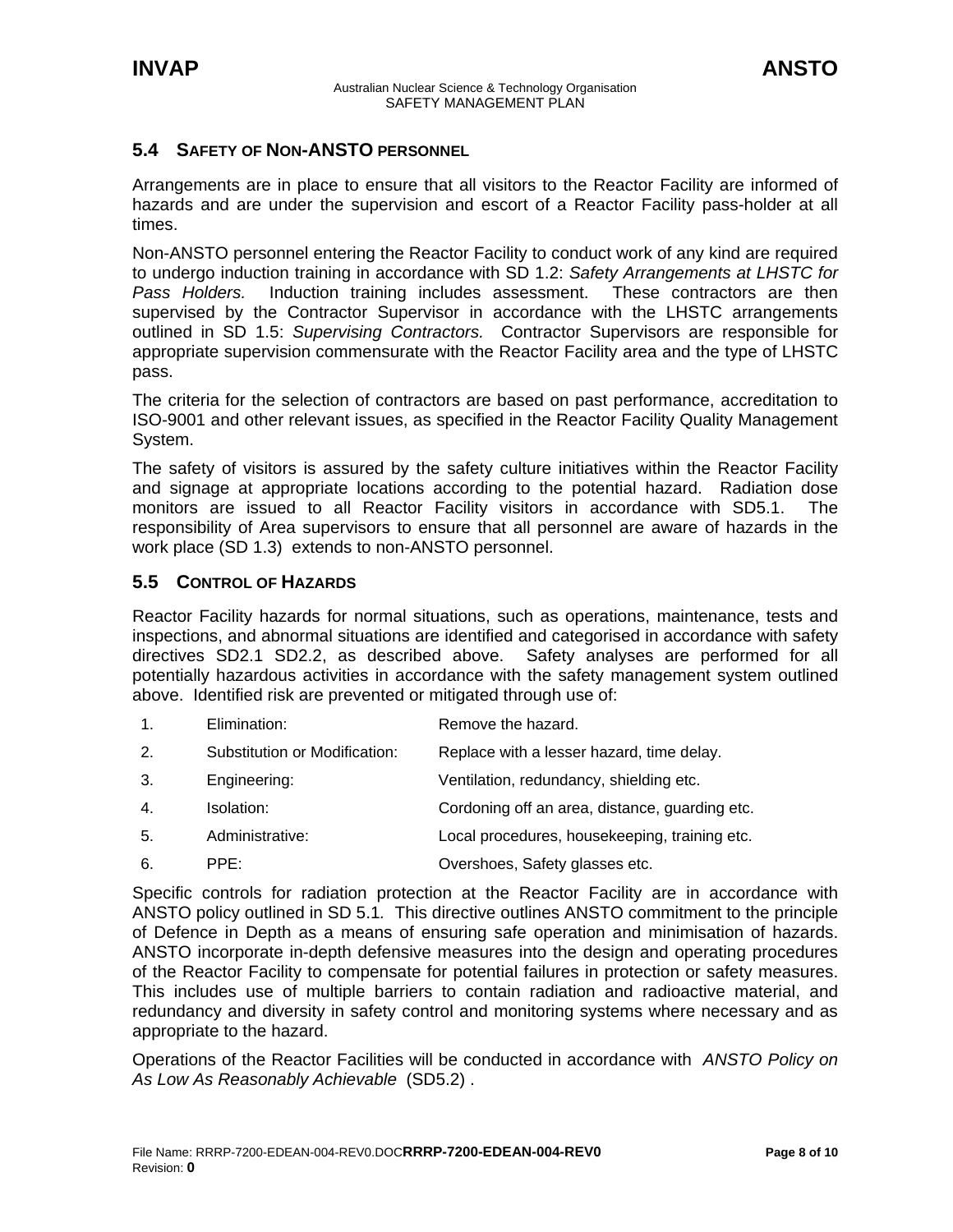<span id="page-8-0"></span>The commitment, objectives and criteria for ensuring and maintaining appropriate standards of nuclear safety for the Reactor Facility are in accordance with SD 6.1 *Nuclear Safety Principles.* Safety Directive 6.2 sets out the requirements for Criticality control of operations involving the storage, handling, fabrication, use, movement or disposal of fissile materials under ANSTO's control. This directive establishes the procedure and responsibilities for the initiation of RRR Criticality assessment, the undertaking of the assessment, the issue of Criticality certificates and the implementation of the certificate's requirements.

Reactor Facility area supervisors are appointed for designated hazardous areas as outlined in SD 1.3 *Safety Responsibilities of Area Supervisors.* An Area Supervisor is a local delegate of management who is authorised to address any health, safety and environment concerns in their designated hazardous area. Area supervisors endorse 'Safe Work Permits' for work of a temporary nature (eg maintenance, inspection or repair work) in designated hazardous areas in consultation with Safety and/or Engineering staff if necessary.

All hazards will be dealt with according to the hierarchy of controls. Where the Commonwealth does not have regulations, compliance with the relevant State regulations is undertaken. Controls for common hazards are outlined in Safety Directives.

Approved activities at the Reactor Facility are reviewed according to the schedule determined at the time of approval, according to their level of proposed risk. Any further modifications to an approved activity are re-categorised and reassessed as described above.

Activities will also be reviewed as part of the reporting system, as described in SD4.1: *The ANSTO Event Response System* (SD4.1) and local procedures.

Operational events and deviations are reported, investigated and rectified through the nonconformance reporting system of the Reactor Facility Quality Management System, including Abnormal Occurrence Reports as appropriate.

## **5.6 WORKPLACE CONSULTATION**

Staff involvement in workplace safety initiatives is achieved through line management consultation and through the workplace Health and Safety Committees and the Central Safety Coordinating Committee.

As required by the OHS (Commonwealth Employees) Act and outlined in SD 1.4: *Implementation of Health & Safety Consultative Arrangements,* a Workplace Health & Safety Committee provides a forum for safety concerns at the Reactor Facility to be raised and addressed. Members of the committee, who are elected, are responsible for regular inspections of the workplace. In addition, a Health and Safety representative will be elected for the Reactor Facility.

#### **5.7 REPORTING AND INVESTIGATION**

Reports are made on all Reactor Facility operational deviations and anomalies, whatever the cause. These reports are investigated thoroughly by trained personnel.

The Reactor Facility operates in accordance with the ANSTO event response system that is outlined in SD4.1. This requires the immediate reporting of:

• All events arising from the operation and use of ANSTO's Controlled Apparatus, Controlled Material and Controlled Facilities.